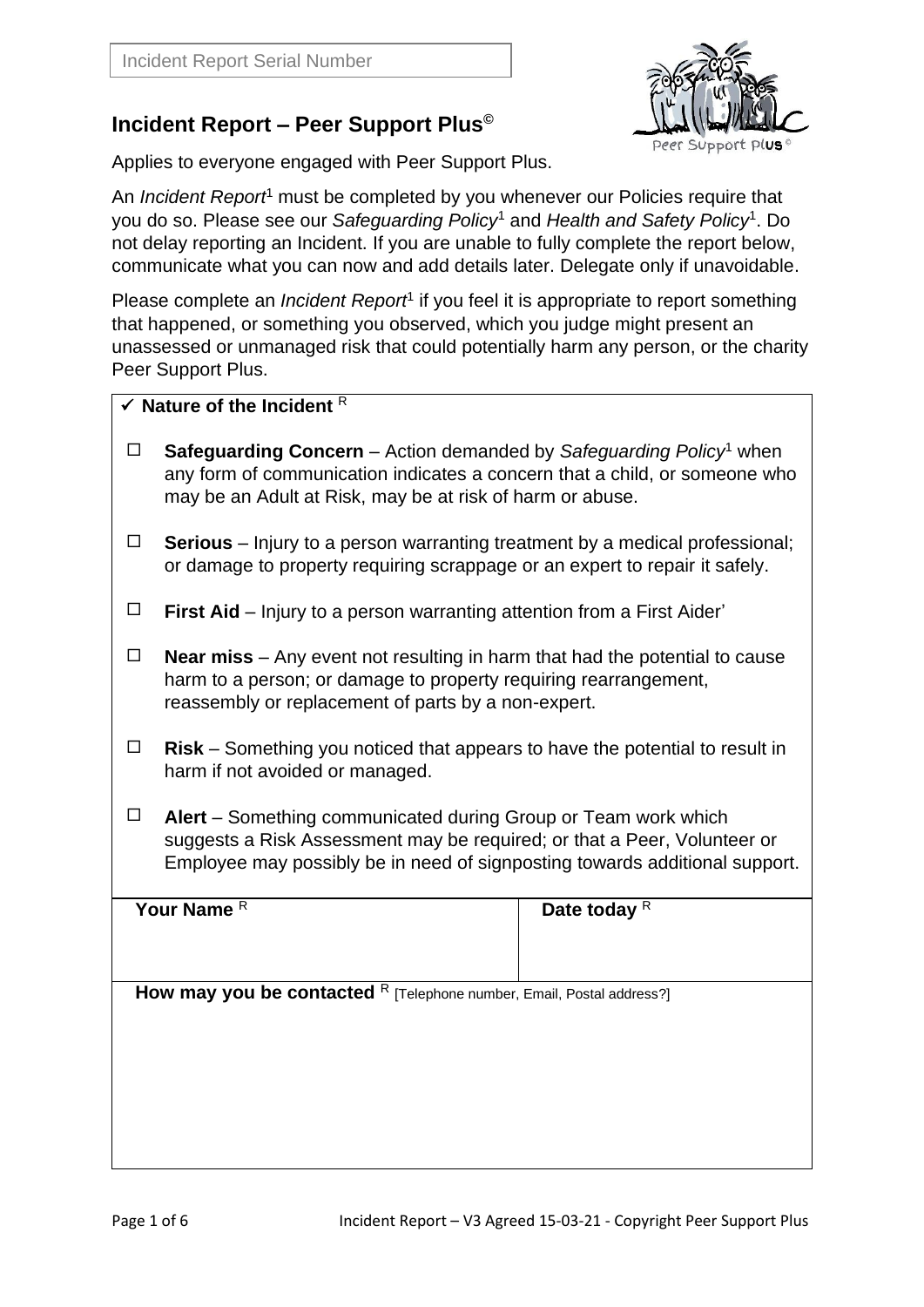|                                                                                                       | Date of Incident R            |  |  |
|-------------------------------------------------------------------------------------------------------|-------------------------------|--|--|
| Name(s) of Person(s) injured or involved $R$                                                          |                               |  |  |
|                                                                                                       |                               |  |  |
|                                                                                                       |                               |  |  |
|                                                                                                       |                               |  |  |
|                                                                                                       |                               |  |  |
| Location of Incident R [If appropriate please attach photographs and/or a sketch plan]                |                               |  |  |
|                                                                                                       |                               |  |  |
|                                                                                                       |                               |  |  |
|                                                                                                       |                               |  |  |
|                                                                                                       |                               |  |  |
|                                                                                                       |                               |  |  |
|                                                                                                       |                               |  |  |
|                                                                                                       |                               |  |  |
|                                                                                                       |                               |  |  |
|                                                                                                       |                               |  |  |
| $\checkmark$ Were you present when the incident happened? R                                           | $\square$ Yes<br>$\square$ No |  |  |
| Name all other persons present when the incident happened or who                                      |                               |  |  |
| became involved while the incident was ongoing R                                                      |                               |  |  |
|                                                                                                       |                               |  |  |
|                                                                                                       |                               |  |  |
|                                                                                                       |                               |  |  |
|                                                                                                       |                               |  |  |
|                                                                                                       |                               |  |  |
|                                                                                                       |                               |  |  |
|                                                                                                       |                               |  |  |
|                                                                                                       |                               |  |  |
|                                                                                                       |                               |  |  |
|                                                                                                       |                               |  |  |
|                                                                                                       |                               |  |  |
| <b>Describe the Incident</b> R [For examples: what was observed or being said; tasks being performed; |                               |  |  |
| sequence of events leading up to, during, and immediately following the incident.]                    |                               |  |  |
|                                                                                                       |                               |  |  |
|                                                                                                       |                               |  |  |
|                                                                                                       |                               |  |  |
|                                                                                                       |                               |  |  |
|                                                                                                       |                               |  |  |
|                                                                                                       |                               |  |  |
|                                                                                                       |                               |  |  |
|                                                                                                       |                               |  |  |
|                                                                                                       |                               |  |  |
|                                                                                                       |                               |  |  |
|                                                                                                       |                               |  |  |
|                                                                                                       |                               |  |  |
|                                                                                                       |                               |  |  |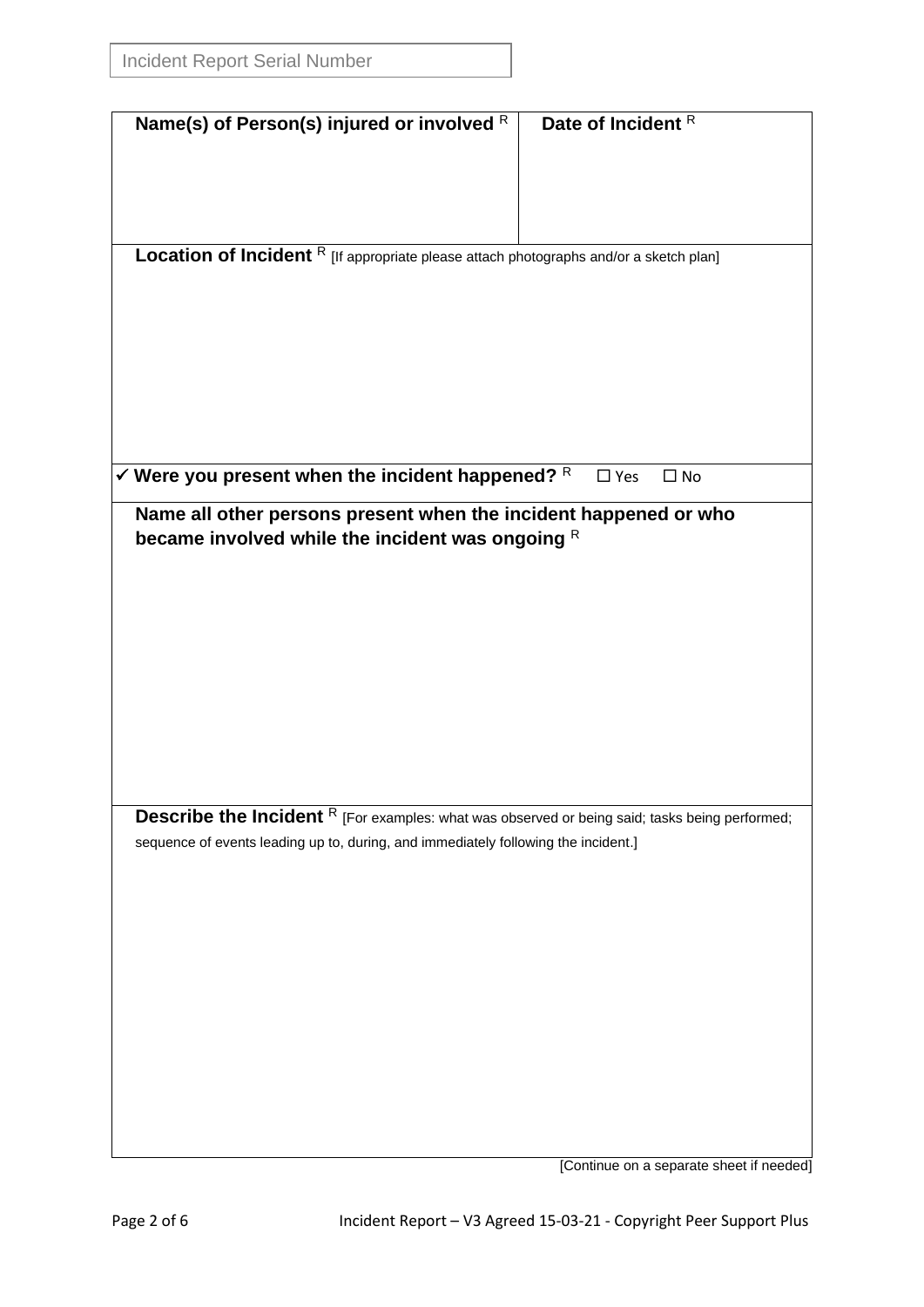## **If a person was physically injured, or First Aid was offered to them:**

[otherwise leave blank]

| Describe the injury sustained R                                                                                            |                 |  |  |  |  |
|----------------------------------------------------------------------------------------------------------------------------|-----------------|--|--|--|--|
|                                                                                                                            |                 |  |  |  |  |
|                                                                                                                            |                 |  |  |  |  |
|                                                                                                                            |                 |  |  |  |  |
|                                                                                                                            |                 |  |  |  |  |
|                                                                                                                            |                 |  |  |  |  |
|                                                                                                                            |                 |  |  |  |  |
|                                                                                                                            |                 |  |  |  |  |
|                                                                                                                            |                 |  |  |  |  |
|                                                                                                                            |                 |  |  |  |  |
|                                                                                                                            |                 |  |  |  |  |
| $\checkmark$ Cause of Injury or need for First Aid R Did you $\Box$ Observe or $\Box$ Judge?                               |                 |  |  |  |  |
|                                                                                                                            |                 |  |  |  |  |
|                                                                                                                            |                 |  |  |  |  |
|                                                                                                                            |                 |  |  |  |  |
|                                                                                                                            |                 |  |  |  |  |
|                                                                                                                            |                 |  |  |  |  |
|                                                                                                                            |                 |  |  |  |  |
|                                                                                                                            |                 |  |  |  |  |
|                                                                                                                            |                 |  |  |  |  |
|                                                                                                                            |                 |  |  |  |  |
|                                                                                                                            |                 |  |  |  |  |
| $\checkmark$ Was the injured person treated? $R \square Yes \square No$                                                    |                 |  |  |  |  |
|                                                                                                                            |                 |  |  |  |  |
| If Yes $R$ , Name the First Aider, medical professional, service or hospital:                                              |                 |  |  |  |  |
|                                                                                                                            |                 |  |  |  |  |
|                                                                                                                            |                 |  |  |  |  |
|                                                                                                                            |                 |  |  |  |  |
|                                                                                                                            |                 |  |  |  |  |
| $\checkmark$ $\Box$ No medical attention required $\mathbb R$ $\checkmark$ $\Box$ No medical attention desired $\mathbb R$ |                 |  |  |  |  |
|                                                                                                                            |                 |  |  |  |  |
| Signed by person injured R                                                                                                 | Date signed $R$ |  |  |  |  |
|                                                                                                                            |                 |  |  |  |  |
|                                                                                                                            |                 |  |  |  |  |
|                                                                                                                            |                 |  |  |  |  |
|                                                                                                                            |                 |  |  |  |  |

**Safeguarding Concerns** and **Serious** incidents must be reported immediately they occur (see **Notes** below).

If you haven't already done so, please report this Incident to our **Safeguarding Concerns Officer**<sup>2</sup> or **Principal Health and Safety Officer**<sup>3</sup> as urgently as you judge is appropriate to the harm or risk.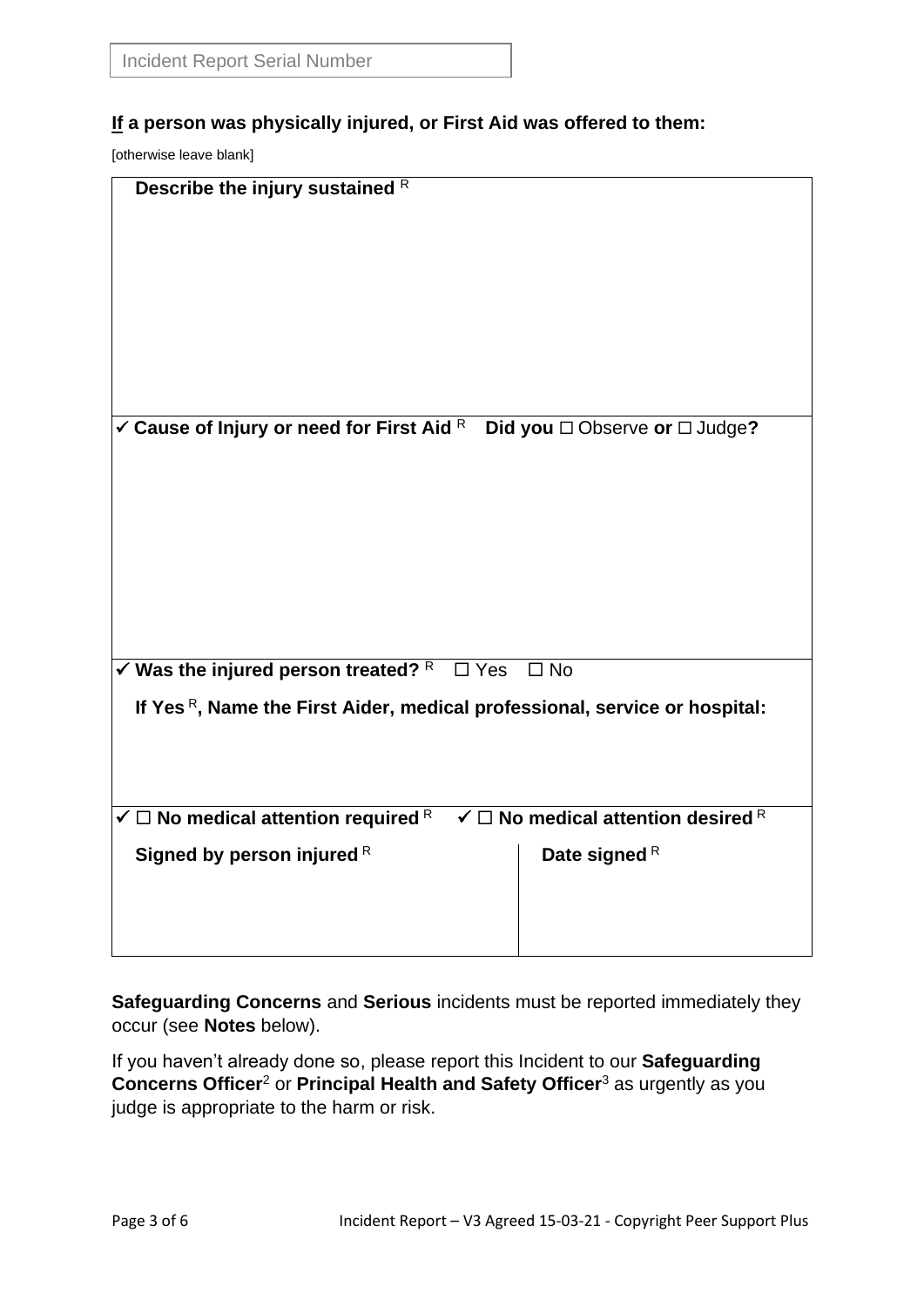Following pages to be completed by our **Safeguarding Concerns Officer**<sup>2</sup> or our **Principal Health and Safety Officer<sup>3</sup> as appropriate.** 

| <b>Actions</b> | By whom | <b>Date</b> |
|----------------|---------|-------------|
|                |         |             |
|                |         |             |
|                |         |             |
|                |         |             |
|                |         |             |
|                |         |             |
|                |         |             |
|                |         |             |
|                |         |             |
|                |         |             |
|                |         |             |
|                |         |             |
|                |         |             |
|                |         |             |
|                |         |             |
|                |         |             |
|                |         |             |
|                |         |             |
|                |         |             |
|                |         |             |
|                |         |             |
|                |         |             |
|                |         |             |
|                |         |             |
|                |         |             |
|                |         |             |

[Continue on a separate sheet if needed]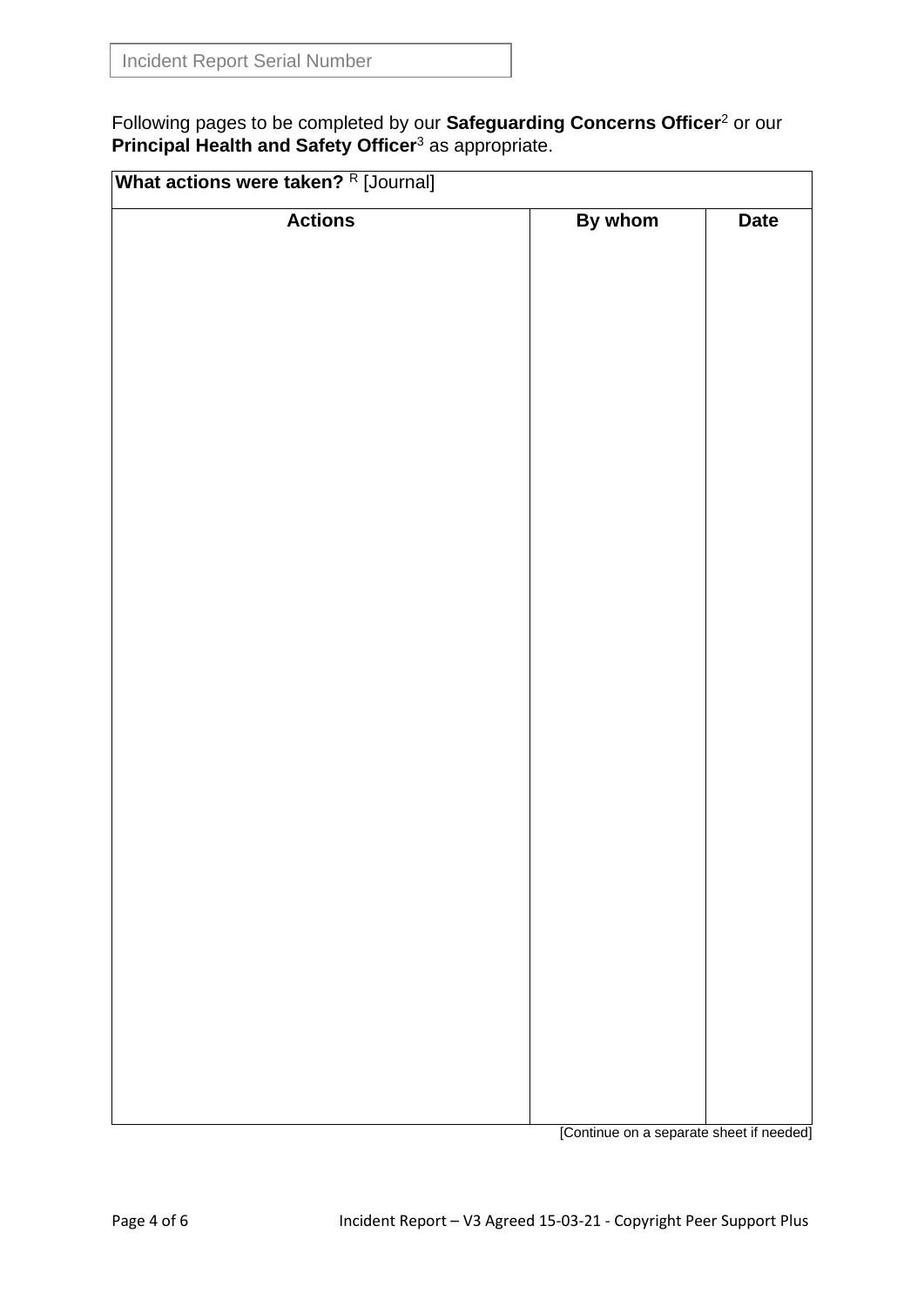| What can be done that will prevent this happening again? R                                                                                        |                                                 |  |  |  |
|---------------------------------------------------------------------------------------------------------------------------------------------------|-------------------------------------------------|--|--|--|
| If this cannot reasonably be prevented from happening again, what can be<br>done to mitigate the risk to an acceptable level? R [Risk Assessment] |                                                 |  |  |  |
|                                                                                                                                                   |                                                 |  |  |  |
|                                                                                                                                                   |                                                 |  |  |  |
|                                                                                                                                                   |                                                 |  |  |  |
|                                                                                                                                                   |                                                 |  |  |  |
|                                                                                                                                                   |                                                 |  |  |  |
|                                                                                                                                                   |                                                 |  |  |  |
|                                                                                                                                                   |                                                 |  |  |  |
|                                                                                                                                                   |                                                 |  |  |  |
|                                                                                                                                                   |                                                 |  |  |  |
|                                                                                                                                                   |                                                 |  |  |  |
|                                                                                                                                                   |                                                 |  |  |  |
|                                                                                                                                                   |                                                 |  |  |  |
|                                                                                                                                                   |                                                 |  |  |  |
| Name(s) of Person(s) who agreed to                                                                                                                | <b>Agreed Date by when these</b>                |  |  |  |
| implement recommendations above R                                                                                                                 | recommendations will have been<br>implemented R |  |  |  |
|                                                                                                                                                   |                                                 |  |  |  |
|                                                                                                                                                   |                                                 |  |  |  |
| Are there any significant differences between the recommendations above<br>and the mitigations implemented? R                                     |                                                 |  |  |  |
|                                                                                                                                                   |                                                 |  |  |  |
|                                                                                                                                                   |                                                 |  |  |  |
|                                                                                                                                                   |                                                 |  |  |  |
|                                                                                                                                                   |                                                 |  |  |  |
|                                                                                                                                                   |                                                 |  |  |  |
| Date mitigations were implemented R                                                                                                               | Date Incident Report closed R                   |  |  |  |
|                                                                                                                                                   | <b>Signed</b>                                   |  |  |  |
|                                                                                                                                                   |                                                 |  |  |  |